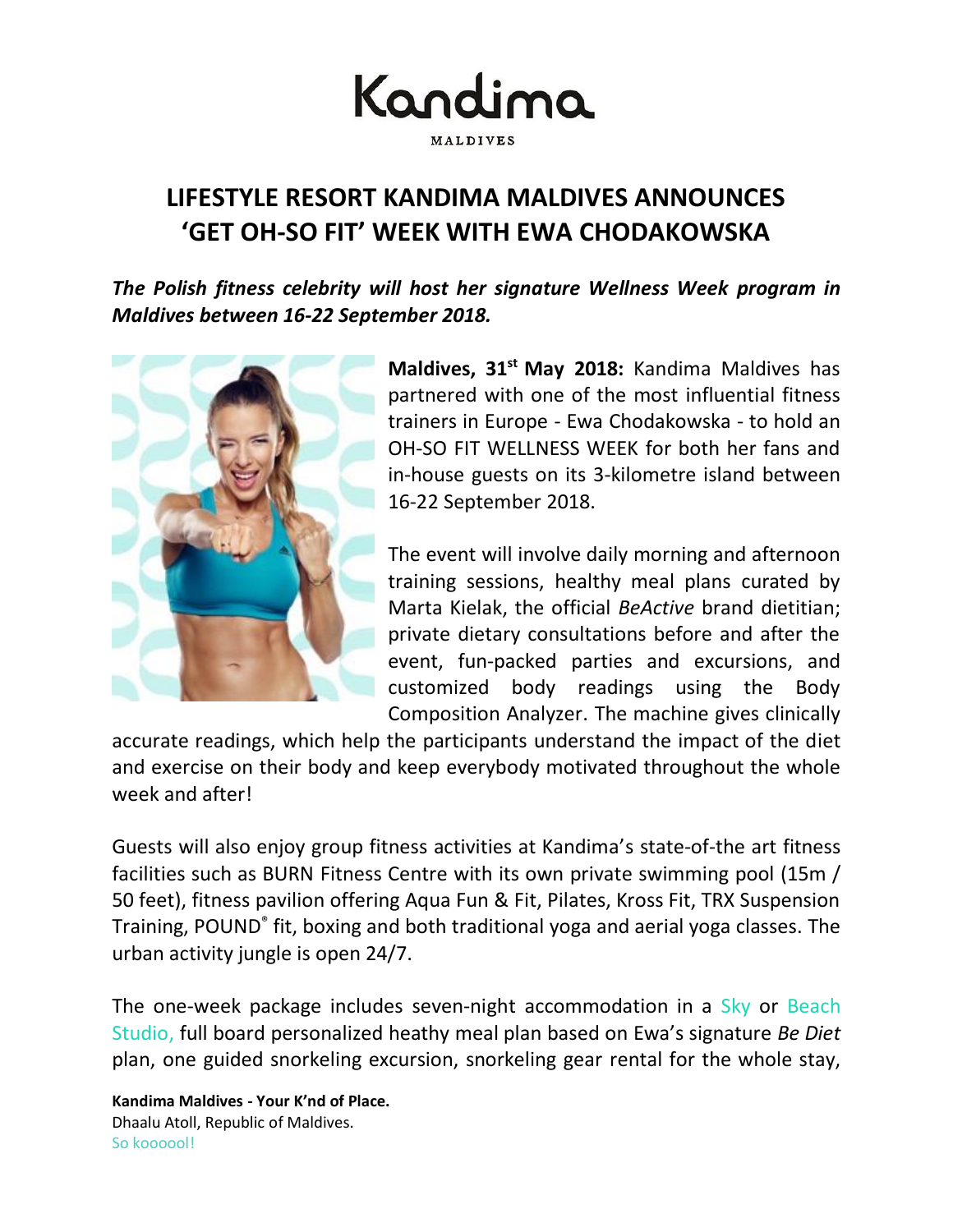

daily welcome mocktails a[t Breeze Pool Bar,](http://kandima.com/index.php/en/restaurants-bars) POUND<sup>®</sup> class and a welcome gift upon arrival.

The price for one person per week - US\$ 3512 +++

The price for two people per week - US\$ 5074 +++

The prices are subject to 12% GST, 10% service charge and Green Tax of US\$6 per person per night.

Return transfers charges will also apply:

- Domestic return transfers US\$ 350 per adult and US\$ 290 per child.
- Seaplane return transfers US\$ 550 per adult and US\$ 350 per child.

For bookings, please visit [www.kandima.com/ohsofitwithewa](http://www.kandima.com/ohsofitwithewa)[,](http://kandima.com/index.php/en/packages) call (+960) 676 0077 or email [mykindofplace@kandima.com.](mailto:mykindofplace@kandima.com)

Terms & Conditions:

Please quote booking code *EWAWW* at the time of reservation.

## **About Ewa Chodakowska:**

Ewa's fitness empire began with training videos, which have motivated women to exercise regularly and with long-term results. Now she sells over twenty signature training DVDs, ten book titles, out which many have become international bestsellers; sport equipment and her unique dieting plan that goes hand in hand with her signature training programs such as Scalpel, Turbo Fat Burning or Killer.

She is also known as the editor in chief of Be Active magazine and runs inspiring fitness workshops all over the world. She has over 2 million fans on [Facebook](https://www.facebook.com/chodakowskaewa/) and over 1.3 million on [Instagram.](https://www.instagram.com/chodakowskaewa/?hl=en)

In 2014 Ewa set the Guinness World Record for hosting the world's largest group exercise. In 2017 Ewa set the Guinness World Record for the largest group holding one minute in abdominal plank position.

**-Ends –**

**Kandima Maldives - Your K'nd of Place.** Dhaalu Atoll, Republic of Maldives. So koooool!